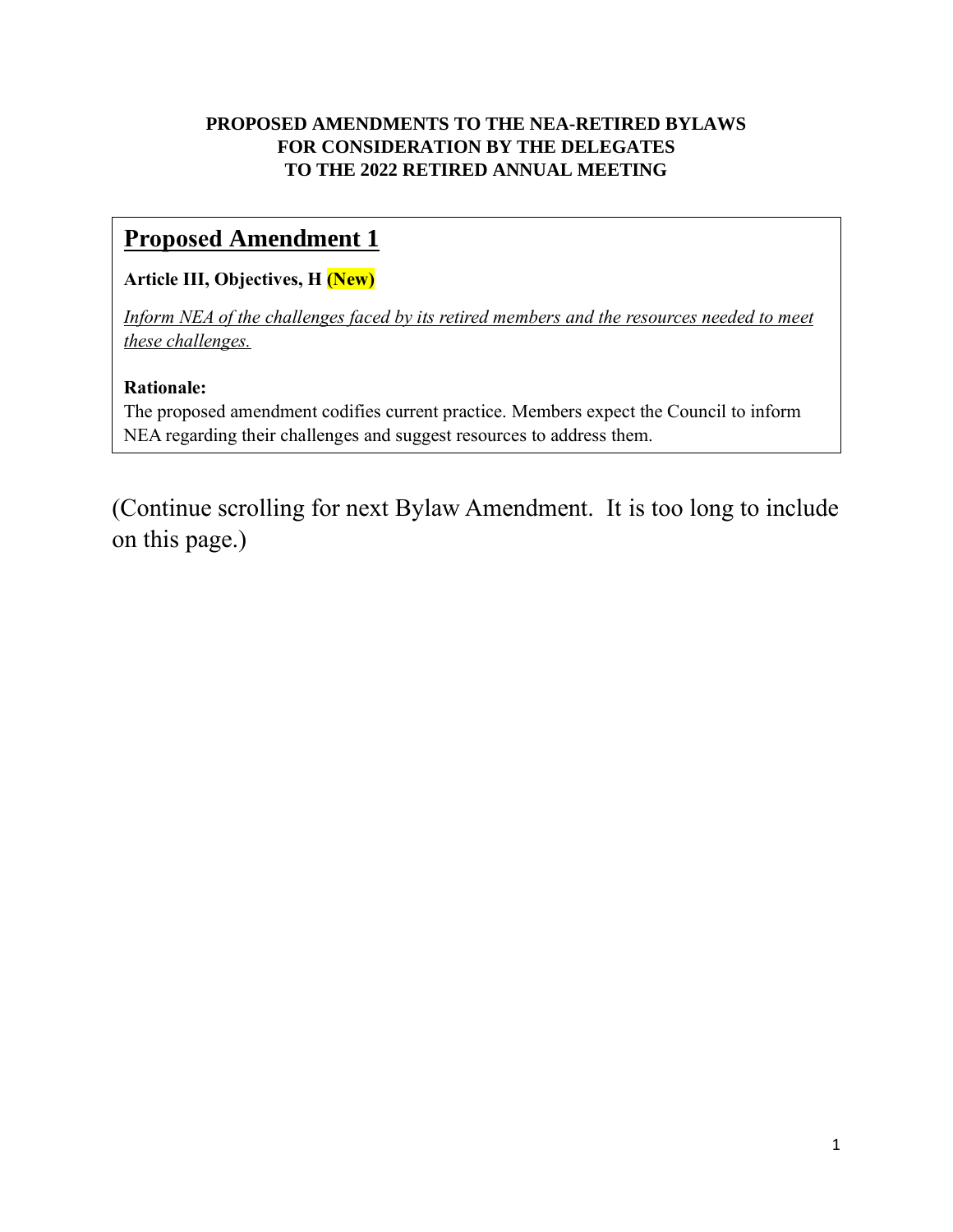# **Proposed Amendment 2**

## Article VII - Current Version

## ARTICLE VII - NEA-RETIRED EXECUTIVE OFFICERS

Section 1. Executive Officers

The NEA-Retired Executive Officers shall include the President, Vice President, and Secretary.

#### Section 2. President

A. Election. The President of the NEA-Retired shall be elected at the NEA -Retired Annual Meeting for a three-year term of office through an open nomination and secret ballot election. Members of the NEA-Retired shall be eligible to be candidates. Voting shall be restricted to the Retired delegates to the NEA Representative Assembly. If there is only one (1) candidate for the position, the presiding officer shall declare such candidate elected.

B. Duties. The President of the NEA-Retired shall chair all meetings of the NEA-Retired Executive Council and shall be responsible for the preparation of the agendas. He/she shall chair the NEA-Retired Annual Meeting and be responsible for preparation of the agenda with the advice and consent of the NEA-Retired Executive Council.

C. The NEA-Retired President shall serve temporarily as the duly elected alternate for NEA-Retired members of the NEA Board of Directors in the event no alternate is available.

D. Vacancy. A vacancy in the office of President shall be filled by the Vice President only until the next NEA-Retired Annual Meeting, at which time a duly called election shall be held in order to fill the unexpired term of office.

Section 3. Vice President

A. Election. The Vice President of the NEA-Retired shall be elected at the NEA-Retired Annual Meeting for a three-year term of office through an open nomination and secret ballot election. Members of the NEA-Retired shall be eligible to be candidates. Voting shall be restricted to Retired delegates to the NEA Representative Assembly. If there is only one (1) candidate for the position, the presiding officer shall declare such candidate elected.

B. Duties. The Vice President shall chair all meetings of the NEA-Retired Executive Council and the NEA-Retired Annual Meeting in the absence of the President. He/she shall assist the President in representing member interests and in carrying out such duties as the President may delegate.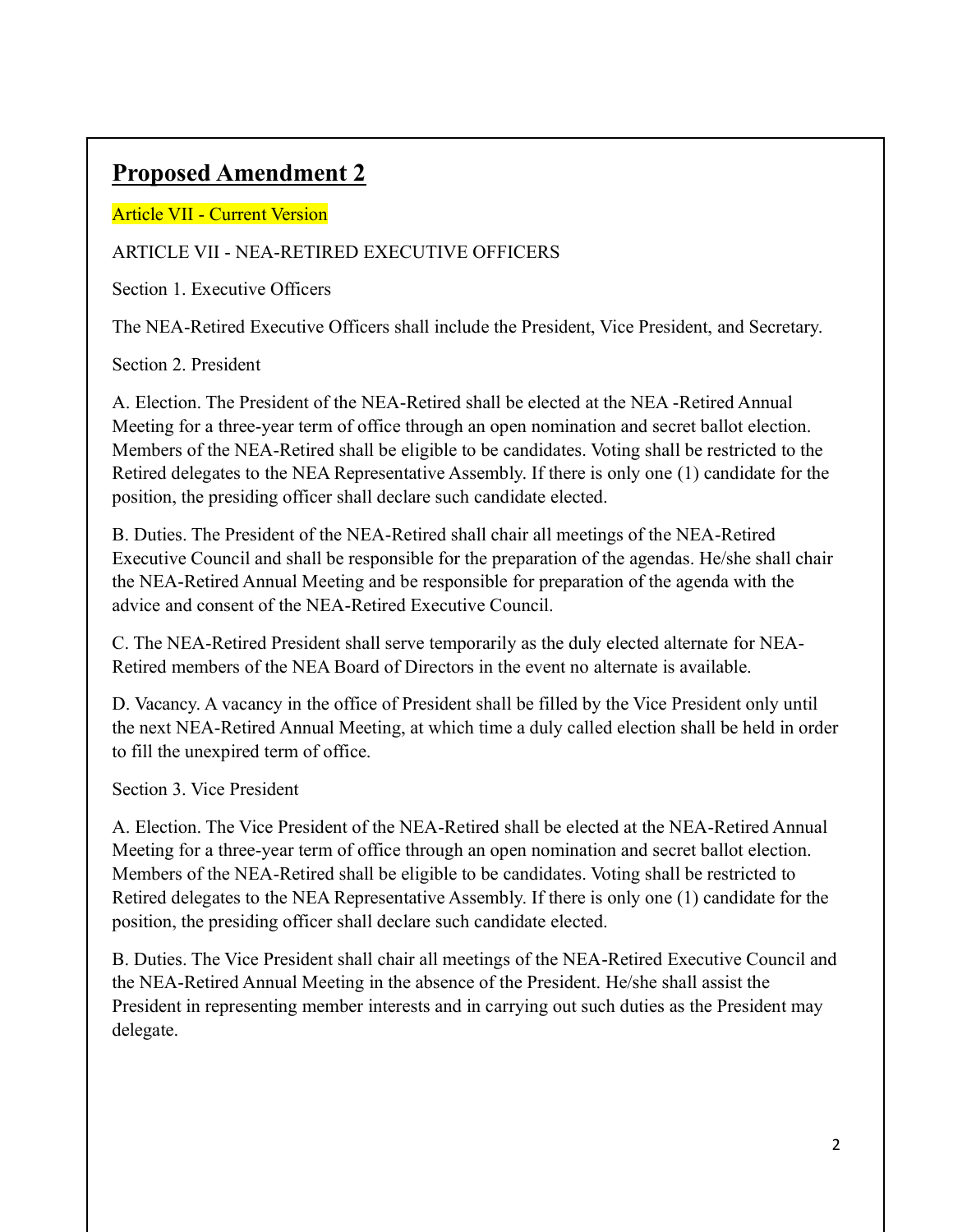C. Vacancy. The NEA-Retired Executive Council shall be authorized to fill a vacancy in the office of Vice President only until the next NEA-Retired Annual Meeting, at which time a duly called election shall be held in order to fill the unexpired term of office. Section 4. Secretary

A. Election. The Secretary of the NEA-Retired shall be elected at the NEA-Retired Annual Meeting for a three-year term of office through an open nomination and secret ballot election. Members of the NEA-Retired shall be eligible to be candidates. Voting shall be restricted to the Retired delegates to the NEA Representative Assembly. If there is only one (1) candidate for the position, the presiding officer shall declare such candidate elected.

B. Duties. The Secretary shall be responsible for keeping the minutes of all meetings of the NEA-Retired Executive Council and the NEA-Retired Annual Meeting. He/she shall present for adoption at the subsequent meeting of each of these two governing bodies, the respective minutes of the previous meeting. He/she shall also be responsible for maintaining the historical records of the organization.

C. Vacancy. A vacancy in the office of Secretary shall be filled at the next NEA-Retired Annual Meeting, at which time a duly called election shall be held in order to fill the unexpired term of office. Until such election is held, the President of the NEA-Retired shall appoint an interim secretary to fulfill the duties of the office of secretary.

## **Article VII – Proposed Version**

## **Article VII NEA-Retired Executive Officers**

#### **Section 1. Executive Officers**

The NEA-Retired Executive Officers shall include the President, Vice President, and Secretary. *The President, Vice President, and Secretary shall be elected at the NEA-Retired Annual Meeting for three-year staggered terms of office through an open nomination process and secret ballot election. Only NEA-Retired members shall be eligible to be candidates. Voting shall be restricted to the Retired delegates to the NEA Representative Assembly. If there is only one (1) candidate for the position, the presiding officer shall declare such candidate elected.*

## **Section 2. Vacancies**

Vacancies for the positions of NEA-Retired President, Vice President, and Secretary shall be filled as follows:

- *A. A vacancy in the office of President shall be filled by the Vice President who shall complete the term.*
- *B. If during the first or second year of a term, a vacancy in either the office of Vice President or Secretary occurs, such vacancy shall be filled by the NEA-Retired Executive Council, which shall elect a successor to serve until the next NEA-Retired Annual Meeting. NEA-Retired delegates to the Representative Assembly shall then elect a successor for the remainder of the term. If a vacancy occurs during the third*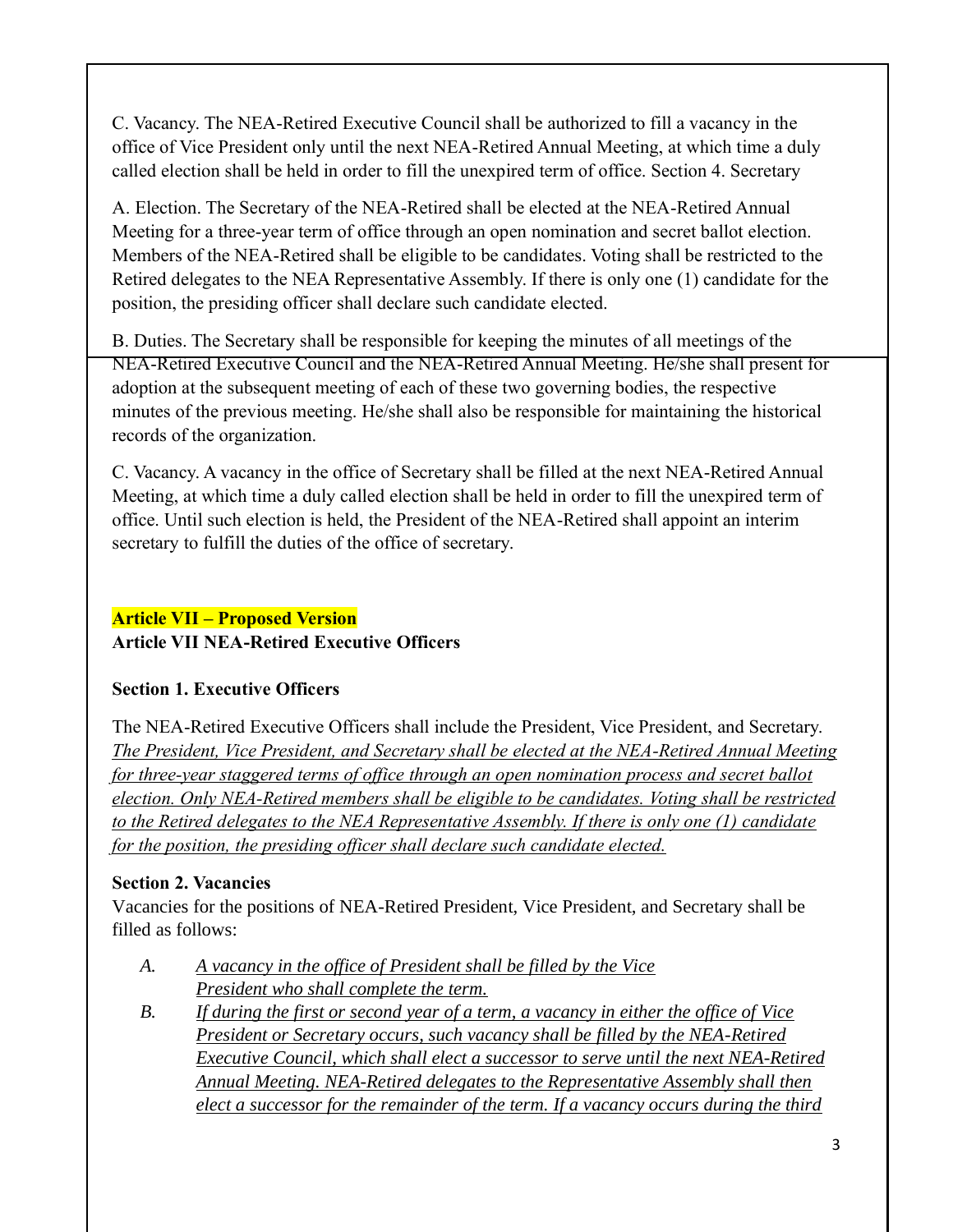*year of a term, the Executive Council shall elect a successor for the remainder of the term.* 

#### **Section 3. President**

- A. **Duties**. The President of NEA-Retired shall chair all meetings of the NEA-Retired Executive Council and shall be responsible for the preparation of the agendas.The President shall chair the NEA-Retired Annual Meeting and be responsible for preparation of the agenda with the advice and consent of the NEA-Retired Executive Council.
- B. The NEA-Retired President shall serve temporarily as the duly elected alternate for NEA-Retired members of the NEA Board of Directors in the event no alternate is available.

#### **Section 4. Vice President**

- **A. Duties.** The Vice President shall chair all meetings of the NEA-Retired Executive Council and the NEA-Retired Annual Meeting in the absence of the President.
- **B.** The Vice President shall assist the President in representing member interests and in carrying out such duties as the President may delegate.

#### **Section 5. Secretary**

A. **Duties**. The Secretary shall be responsible for keeping the minutes of all meetings of the NEA-Retired Executive Council and the NEA-Retired Annual Meeting. The Secretary shall present for adoption, at the subsequent meeting of each of these two governing bodies, the respective minutes of the previous meeting. The Secretary shall also be responsible for maintaining the historical records of the organization and a directory of state affiliate leaders.

#### **Rationale:**

The proposed re-write of Article VII

- 1. Explains who is eligible to be a candidate for an officer position and names the executive officers;
- 2. Explains who is eligible to vote;
- 3. Describes the process for filling vacancies;
- 4. Combines the election processes for all officers in one place; and
- 5. Creates parallel procedures for filling vacancies in the offices of the Vice President and Secretary.
- 6. The duties of the officers are unchanged, but the Council separated the section on vacancies rather than repeating them for each office.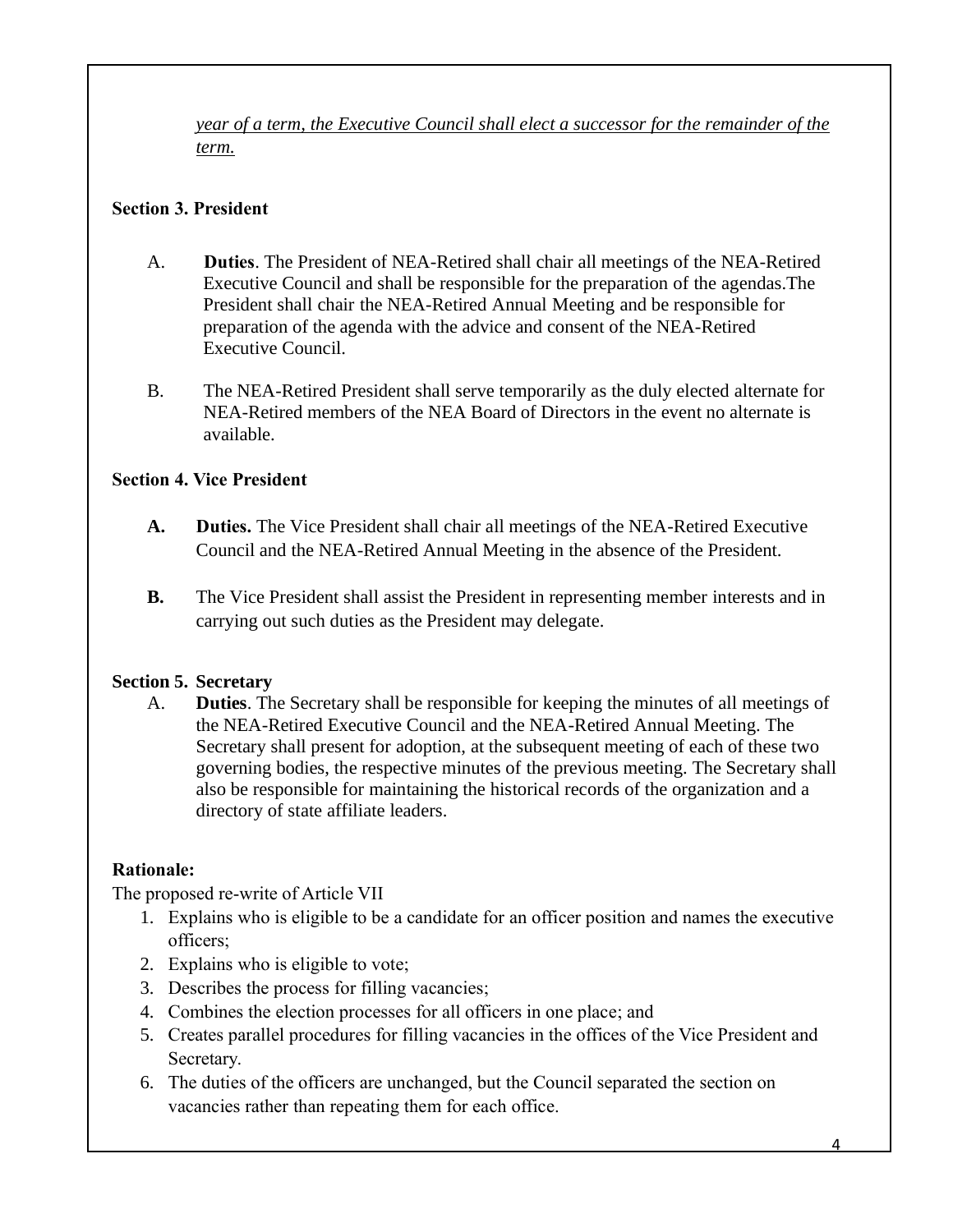# **Proposed Amendment 3**

**Article X (NEW - Subsequent Articles Require Renumbering)** 

## **ARTICLE X--RETIRED ALTERNATES TO THE NEA BOARD OF DIRECTORS**

*SECTION 1. REPRESENTATION*

*Members of NEA-Retired shall have alternate representatives in the event elected Directors cannot attend NEA Board meetings.*

*SECTION 2. NUMBER OF RETIRED ALTERNATE DIRECTORS TO THE NEA BOARD OF DIRECTORS* 

*NEA-Retired shall elect a minimum of three (3) and a maximum of six (6) Retired Alternate Directors to the NEA Board of Directors, by adding one seat for each of three years in a three-year election cycle, to a total of six elected Alternate Directors.* 

*SECTION 3. ELIGIBILITY*

*Only NEA-Retired members shall be eligible to serve in the position of Retired Alternates to the NEA Board of Directors.*

*SECTION 4. ELECTION*

*Retired Alternate Directors shall be elected at the NEA-Retired Annual Meeting consistent with the NEA Requirements for three-year staggered terms. Nominations for office shall be open, and election shall be by secret ballot. Each Retired delegate to the NEA Representative Assembly in attendance shall be entitled to vote. If the number of candidates nominated equals the number of positions to be filled, the presiding officer shall declare such candidates elected.* 

*SECTION 5. VACANCY* 

*The NEA-Retired Executive Council shall recommend an individual to fill a Retired Alternate Director's vacancy. The vacancy shall be filled by the NEA Board of Directors when in session or, when not in session, by the NEA Executive Committee. The individual appointed shall serve until the next NEA-Retired Annual Meeting, at which time a duly called election shall be held to fill the unexpired term of office.*

## **Rationale:**

Article X (NEW)

- 1. Places the Retired Alternates to the Retired NEA Board of Directors in the NEA-Retired Bylaws,
- **2.** Recognizes Retired Alternates to the Retired NEA Board of Directors in terms of Representation, Number, Eligibility, Election, and Vacancy,
- 5 **3.** Clarifies the method for increasing the number of Alternate Directors from the current three to six over three election cycles, and
- 4. This Bylaw amendment, if adopted, will be effective September 1, 2022, for the election of 2023.